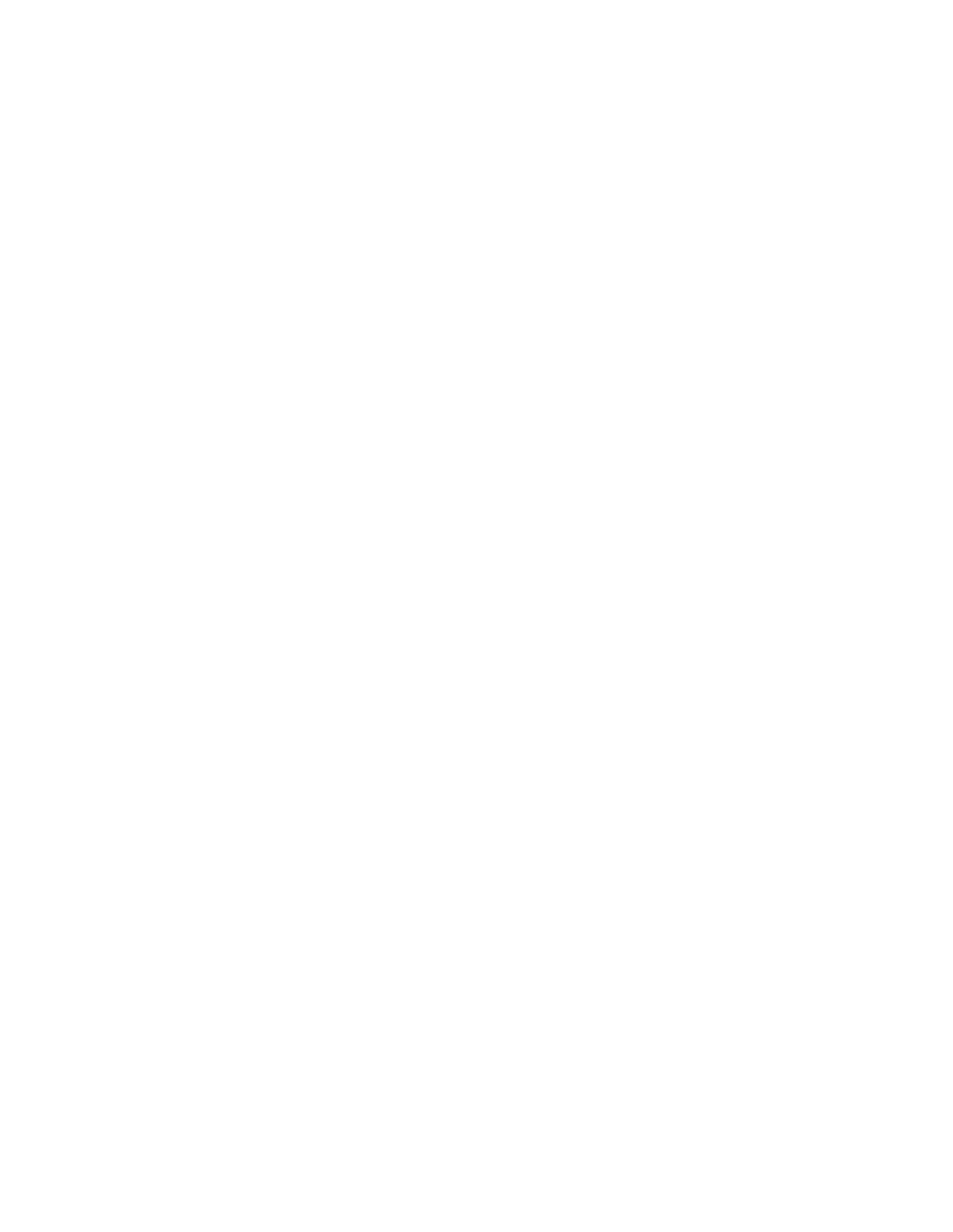# **Contents**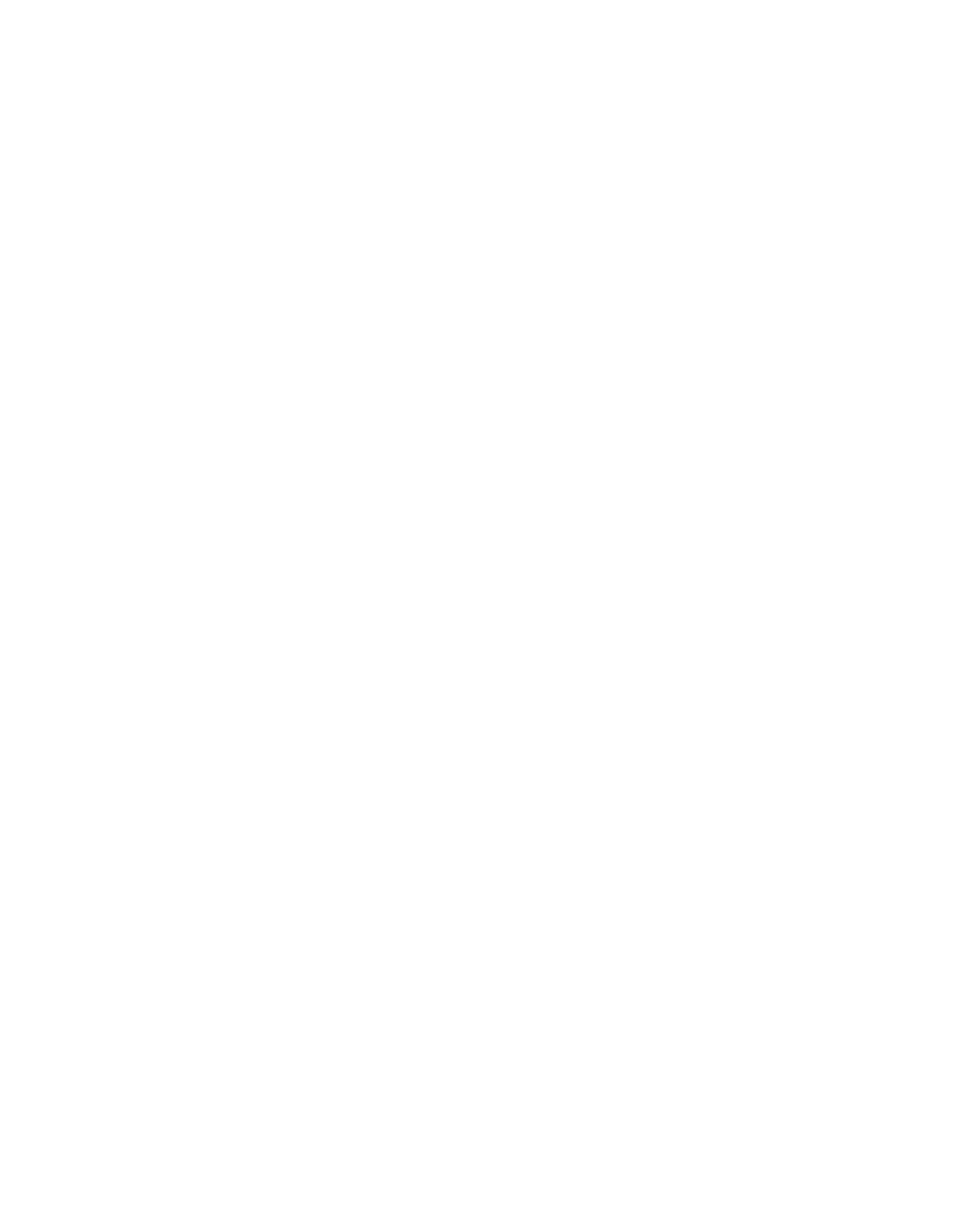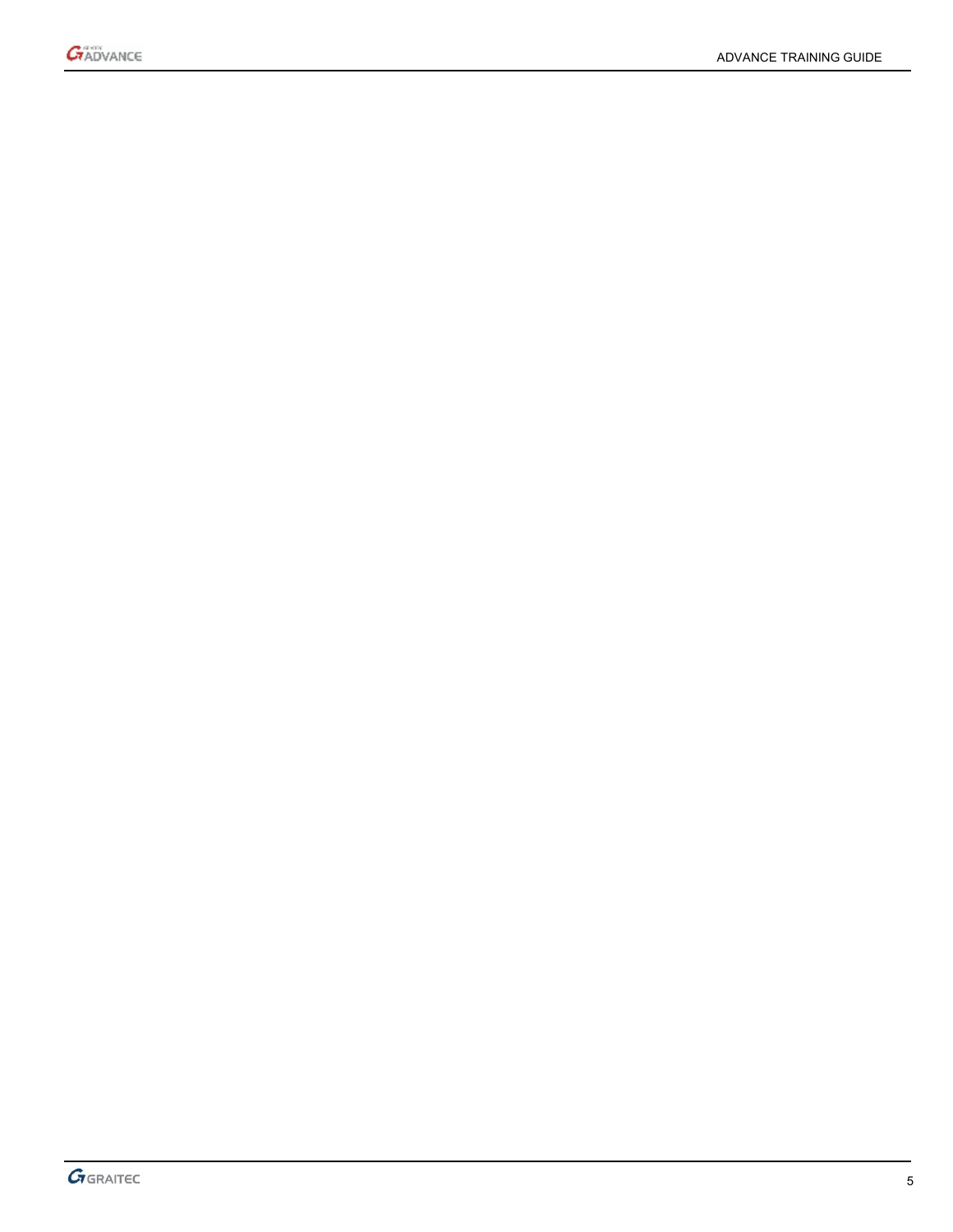| <b><i>C</i>T</b> GRAITEC<br><b><i>STRUCTURED LIST -</i></b>   | $\frac{1}{100}$<br>Pinjeri<br><b>Elekantus</b> | Company:<br><b>Brigad Mo.</b><br>Client.<br>Project same.<br><b>Hotels</b> |               | <b>AB</b><br><b>Yield</b>         | Project number<br>Links              |                         |                                            | \$1.000 ROM<br><b>STEP SAY</b>                                                                 |
|---------------------------------------------------------------|------------------------------------------------|----------------------------------------------------------------------------|---------------|-----------------------------------|--------------------------------------|-------------------------|--------------------------------------------|------------------------------------------------------------------------------------------------|
| must Bolts                                                    |                                                |                                                                            |               |                                   |                                      |                         |                                            |                                                                                                |
| to 13 Page 1940<br>Mary Steams Boom<br>×                      |                                                | <b>TENNIS</b>                                                              | Leisult<br>in | <b>COL</b><br>c mes               | <b>Policia</b><br>of pages<br>Palmin | Viis<br>skight<br>Fe.   | <b>Bushine</b><br>forms<br><b>WATERLIN</b> | ۳Э<br>10.85 les touses<br><b>Built</b> ing<br><b>I</b><br>$\frac{1}{2}$                        |
| - Il broatmake                                                |                                                |                                                                            |               |                                   |                                      |                         | an an an A                                 | 510世<br>L'Appointment                                                                          |
| Mon., Main PartNerw.,<br>Matri                                |                                                |                                                                            |               |                                   |                                      |                         |                                            | <b>Sharfward See</b><br>meter 173 tons                                                         |
| 11 It Westman<br><b>Han</b><br>Moto _ Madri Part Name _<br>÷  |                                                |                                                                            |               |                                   |                                      |                         |                                            | ES.                                                                                            |
| <b>CELENCE</b><br><b>Sides</b><br>2.000.<br>$= 12.9$ supports |                                                | 10000                                                                      |               | $1450^{\circ}$ , $1550^{\circ}$ , | $-$ Finger $ -$ 1400 m               |                         |                                            | <b>CRAIN</b><br>Andraw,<br>.Fan.; Greefart<br><b>Scientists</b><br><b>Student and and Call</b> |
| ٠                                                             |                                                |                                                                            |               | <b>JAY FIREVIEW</b>               |                                      | High Figs. - High Fight |                                            | $A$ Base<br>Man Furt<br><b>Color</b><br><b>Laurence</b><br><b>COLL</b>                         |
| $=$ $\Omega$ (instant                                         |                                                |                                                                            |               |                                   |                                      | <b>Han Fan</b>          |                                            | <b>CONTRACTOR</b><br>-----<br>Man Fut<br><b>Carl Ford</b>                                      |
| of 10 PapPoon                                                 |                                                |                                                                            |               |                                   |                                      |                         |                                            | 4 Books<br><b>STAR</b><br><b>SCHOOL TIME</b>                                                   |
|                                                               |                                                |                                                                            |               |                                   |                                      |                         |                                            |                                                                                                |

## *BOM Editor:*

- *Introduction*
- *Accessing BOM Editor*
- *BOM Editor Components*
- *Displaying a template*
- *Template managers tools*

## *Template customization:*

- *Template preview components*
- *Template editing*

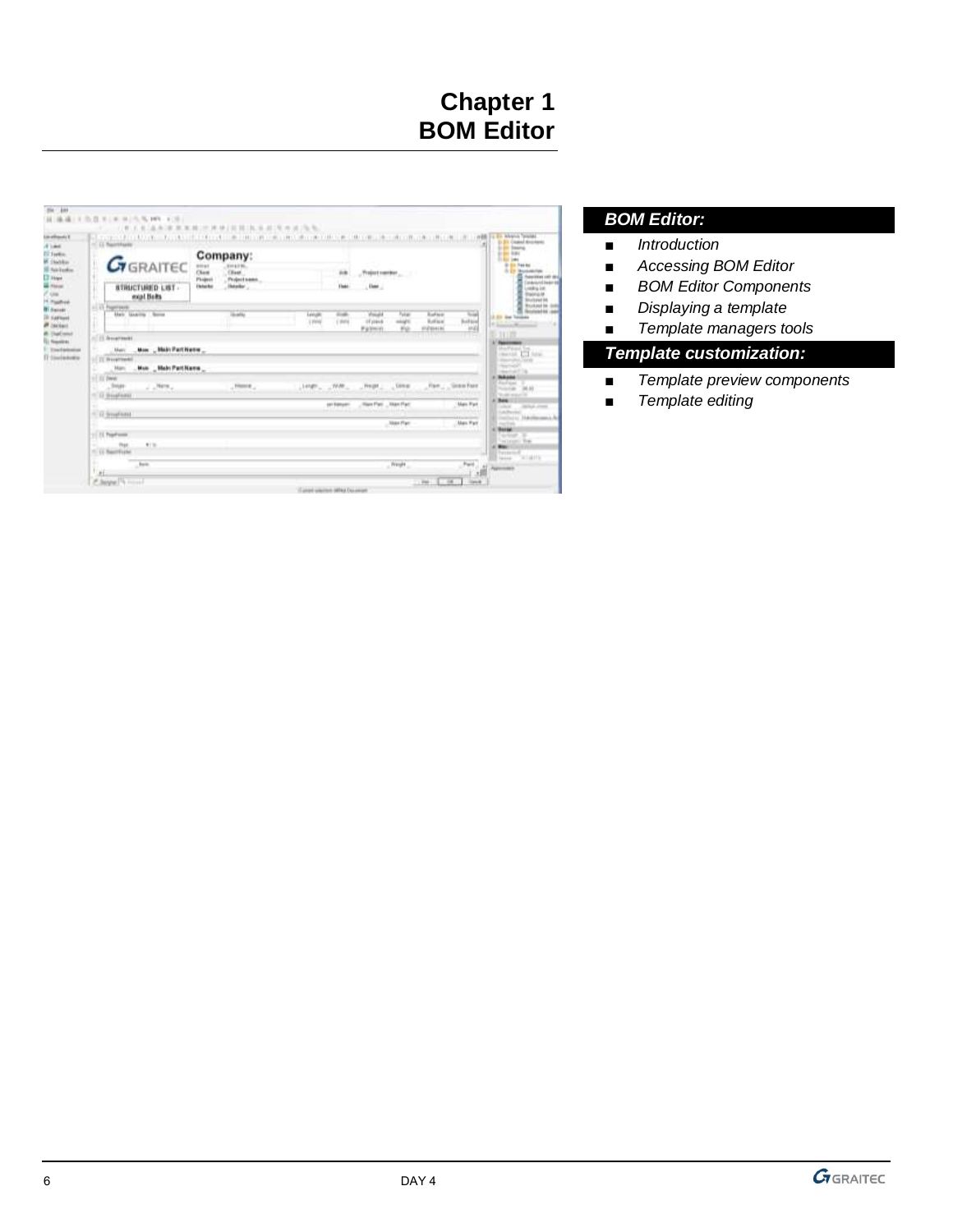## **BOM Editor**

#### <span id="page-6-0"></span>**Introduction**

**Advance Steel** has a powerful module for reports such as material lists, plate lists, cut lists, assembly lists, bolt lists etc. The preset templates for these reports are available in the **BOM Editor**.

This tutorial describes the **BOM Editor** components and explains how to customize the templates for content and format.

#### <span id="page-6-1"></span>**Accessing BOM Editor**

1. On the Advance Steel ribbon, *Output* tab, *Document Manager* panel, click **the start the BOM editor.** 

| <b>Section</b>                                                                   | <b>IET</b>                                               | 亳<br>ll <del>e</del>                                                    |                     |                               |             |                                 |                        |                                                            |                                               |                                    | Advance Steel 2014 |
|----------------------------------------------------------------------------------|----------------------------------------------------------|-------------------------------------------------------------------------|---------------------|-------------------------------|-------------|---------------------------------|------------------------|------------------------------------------------------------|-----------------------------------------------|------------------------------------|--------------------|
| Home                                                                             | Objects                                                  | <b>Extended Modeling</b>                                                |                     | Output                        | View        |                                 | Labels & Dimensions    | <b>BIM Center</b>                                          | Insert                                        | Manage                             | <b>Utilities</b>   |
| Ŵ<br>$\frac{g}{2}$<br>$\frac{100}{100}$<br>Numbering<br>$\overline{\phantom{a}}$ | $\mathbb{H}^3$<br>室<br>$\frac{212}{313}$ $\frac{12}{34}$ | 3/3<br>$\frac{3\sqrt{3}}{25}$<br>ļВ.<br>$\frac{3}{2}$<br>f <sup>2</sup> | Document<br>Manager | S.<br>5,<br>縣<br>t.<br>曦<br>乘 | E<br>哮<br>匾 | e.<br>DWG<br>Quick<br>documents | ÎI.<br>Create<br>lists | Create list fields<br>Group fields<br>List sorting content | <b>NC</b><br>$rac{DN}{N}$<br>$\frac{BCm}{12}$ | М<br>噪<br><b>CAN THE</b><br>飍<br>G | Æ<br>Print<br>Prir |
|                                                                                  | Part marks                                               |                                                                         |                     | Document Manager              |             | Documents                       | Lists                  | <b>BOM</b> on drawing                                      | 隘                                             | <b>NC&amp;DXF</b>                  |                    |

#### <span id="page-6-2"></span>**BOM Editor Components**

The preset templates tree for material reports is in the right panel of the BOM Editor window. The tree is divided into three groups of templates.

- **Advance Template**: includes all BOM templates from Advance. Their properties cannot be modified.
- **User Template**: includes a copy of all the BOM templates from Advance that can be modified.
- **Project Template**: can be used to copy templates for project specific modifications.



*The extracted reports can be printed or exported in different file formats such as PDF, XLS and others.*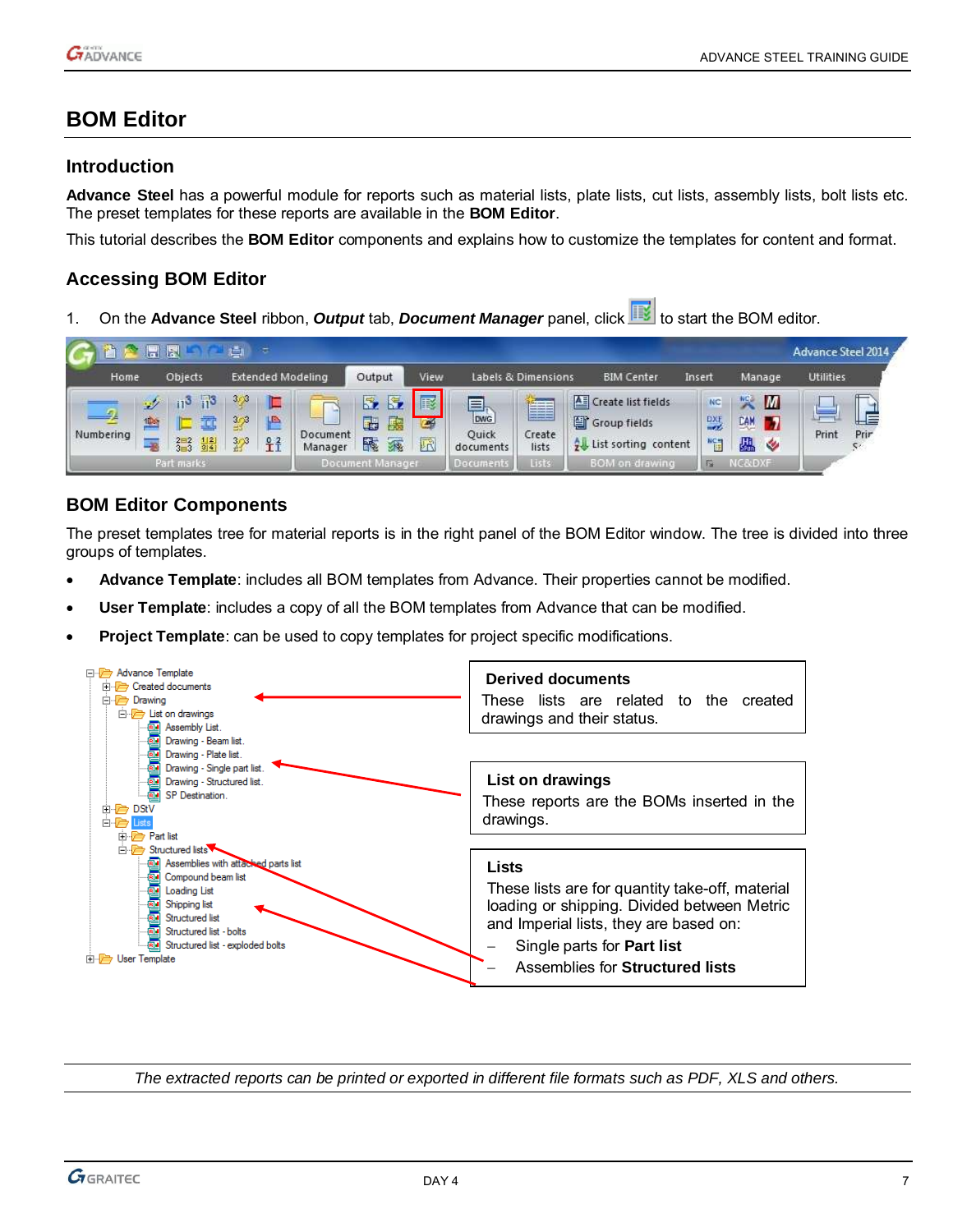### <span id="page-7-0"></span>**Template modification tools**

The right panel of the BOM Editor window displays the selected components in the template tree. When you select, for example, Saw Cut list, the template preview of this list is displayed.

|                                                                                                                                                                    |                                      | Tools for text formatting, alignment and insertion                                                                        |                                                                                               |                                                                                                            |                                                                                                                                                                                                                                            |
|--------------------------------------------------------------------------------------------------------------------------------------------------------------------|--------------------------------------|---------------------------------------------------------------------------------------------------------------------------|-----------------------------------------------------------------------------------------------|------------------------------------------------------------------------------------------------------------|--------------------------------------------------------------------------------------------------------------------------------------------------------------------------------------------------------------------------------------------|
| Toolbars for template customization                                                                                                                                |                                      |                                                                                                                           |                                                                                               |                                                                                                            | Tools for template management.                                                                                                                                                                                                             |
| Turqiyla birlor (Saw tot - 2002)<br>the bit<br>14 香草<br>in Greingaste S<br>~ IE ReportFleeded<br>5.186<br><b>Technol</b>                                           | 田三先 横 耕作 天空                          |                                                                                                                           |                                                                                               | (種かから細くの)図かって探しとお願いとお願いとも聞いても聞いても細いとと様々でに聞いても聞いても聞いても詳いしも解                                                 | Denver documents<br>信安<br><b>CE Deals for with eachers</b><br><b>C</b> Drawing he<br>Ein Drewings lat situatured                                                                                                                           |
| <b>Spinster</b><br><b>Following</b><br><b>C</b> Steel<br><b>WE Picker</b><br>7.106<br>$= 100$ Page Header<br><sup>N</sup> : Figsbeat<br><b>E Easter</b><br>3/sets  | <b><i>C</i>y</b> GRAITEC<br>SAW LIST | Company:<br>fixtud<br>Pubscille<br>Clert<br>Clest<br>Project rules<br>Project<br>Detailer<br>Detailer<br>San angh Guartty | Job:<br><b>Date</b>                                                                           | Project number<br>Dote                                                                                     | <b>CE</b> Disnings daects lat<br><b>Light Stevens</b><br>II-25 List on develop<br>Femanists (Let<br>Drawing - Bearclist<br>Drawing - Rake Ins<br><b>Device-Trole part 16</b><br>윭<br>Drawing - Structured Int<br>3 <sup>6</sup> Dealmatted |
| 3 Laffrock<br><b>P Didget</b><br><b>W. DarConsi</b><br>$=$ $\Box$ Generated<br>To Facement<br>$= 12.004$<br>Deiderietier<br><b>C</b> Destectories<br>- El Goughand | Name<br><b>Pat Mak Nane</b>          | Guilty<br>(ewi)<br>Sau                                                                                                    | Freight<br>Warght.<br>of siete<br>just stated<br>Agirti Rigipació<br>Weight.<br><b>Weight</b> | Total<br><b>Saft</b><br>Laff<br>Flarge<br>usight<br>ueb<br>that Corpus) Dognat<br>Global Angle V1 Angle X1 | 4 85 9 9 1<br><b>BY JPR Seles</b><br>日初<br><b>Patie</b><br>용신다<br><b>G</b> Act is<br><b>CE Cantingler</b><br><b>C</b> Gardie<br><b>Definition of Looking</b>                                                                               |
| Template preview<br><b><i><u>Geneville Internation</u></i></b>                                                                                                     |                                      | Man                                                                                                                       |                                                                                               | <b>Arau Part</b><br><b>Tegs</b>                                                                            | <b>EX Lat with applicant both</b><br>Material Inc.<br>or Material list screeney<br><b>El Hastat</b><br>Flutener solphoted book fair<br>Saw bit.<br>×<br><b>Saw be Posue</b><br><b>Teachidat</b><br><b>PHOTO Standard Sale</b>              |
| $\bullet$<br>P. Seigne Dis Konne                                                                                                                                   |                                      | <b>Bart</b>                                                                                                               | Current selection/ARIAK Discussed                                                             | Weght.<br>Cave.<br>1 km<br>DK                                                                              | a Teamtlier with attached parts for<br>Constructions for<br><b>Control of</b><br>Controler<br>a<br><b>Stuck on Fig.</b>                                                                                                                    |

#### *Functions for template management*

The toolbar on the right side of the BOM Editor contains different tools for template management.

If you click on RMB on a list, the

|   | Save template: save modifications to the edited template.                                                                                       |
|---|-------------------------------------------------------------------------------------------------------------------------------------------------|
|   | Copy template: copy an existing template to the user / project database<br>within the same category.                                            |
|   | Delete selected template.                                                                                                                       |
|   | Export selected templates as *.temp files.                                                                                                      |
|   | Import *.temp files as templates.                                                                                                               |
| 흢 | Template units: set up the units for the template.                                                                                              |
|   | Setup of Page: opens the "Report settings" dialog box for page and<br>printer setup, and styles.                                                |
|   | Reports content: when a template is selected, it displays the list of<br>objects whose related information from the model is used in the report |
| 圖 | Select XSL file.                                                                                                                                |
|   | Properties, can assign the selected list on Quick Document                                                                                      |
|   |                                                                                                                                                 |

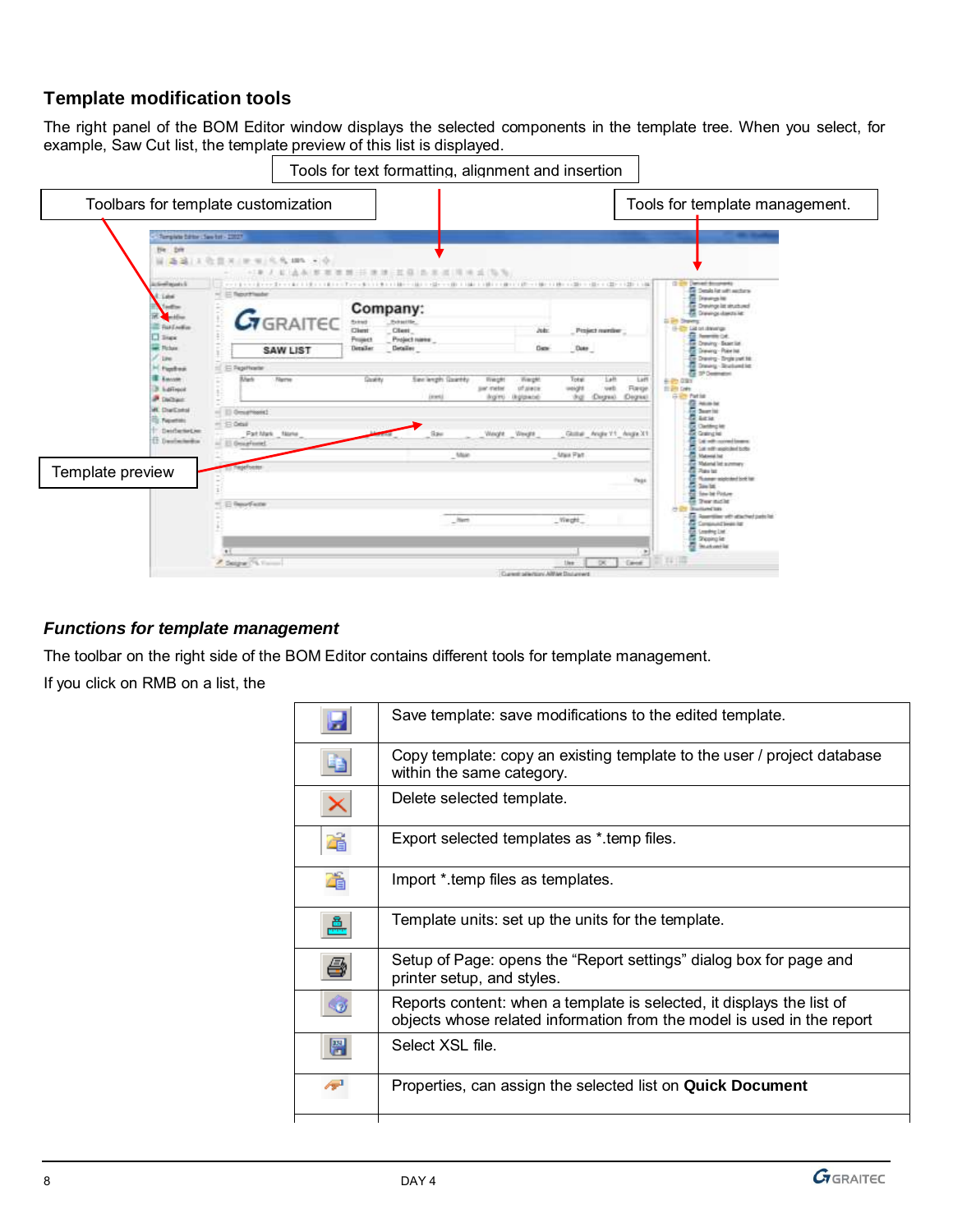#### *Tools for text formatting, alignment and insertion*

Most of the icons are for text formatting, alignment and insertion are positioned on the Left area :

| $A$ Label                                  |     | Label the template.                            |
|--------------------------------------------|-----|------------------------------------------------|
| abx TextBox                                |     | Create a Text Boc area                         |
| $\triangleright$ CheckBox<br>4 RichTextBox | abX |                                                |
| П<br>Shape                                 | ☑   | Create a checkbox inside the template preview. |
| Picture                                    |     | ٠                                              |
| $\angle$ Line                              |     |                                                |
| <b>H</b> PageBreak                         | ps. | Insert a picture from the template preview.    |
| <b>III</b> Barcode                         |     |                                                |
| SubReport                                  |     | Create a shape in the template preview.        |
| O OleObject                                |     |                                                |
| <b>III</b> ChartControl                    |     | Draw a line inside the template preview.       |
| 甌<br>ReportInfo                            |     |                                                |
| " <sup>I</sup> "" CrossSectionLine         |     | Draw a barcode inside the template preview for |
| <b>All CrossSectionBox</b>                 |     | report identification.                         |

Other toolbars for template customization:

| 其 计            | Align/ size to Grid: turn . used to align cells inside the template.                                                                                                       |  |
|----------------|----------------------------------------------------------------------------------------------------------------------------------------------------------------------------|--|
| $\circledcirc$ | On right mouse button, on a label, offer the access to the field content<br>and can be a user text or an attribute from the list whose values are<br>taken from the model. |  |

#### Example: Field content

.

Arial

When a template is selected, it displays the list of objects whose related information from the model is used in the report.

1. On a Label, click Right Mouse Button and click **1** 



*Note: You can edit the list of objects only for the BOM templates from the User template and Project template groups.* 

#### *Buttons for applying or canceling the modifications*

The three buttons at the bottom of the BOM Editor window have the following functions:

| Use    | Applies the selected template. The BOM Editor closes and the list creation begins. |
|--------|------------------------------------------------------------------------------------|
| OΚ     | Saves any modifications and exit the BOM Editor.                                   |
| Cancel | Exit the BOM Editor without saving any modifications.                              |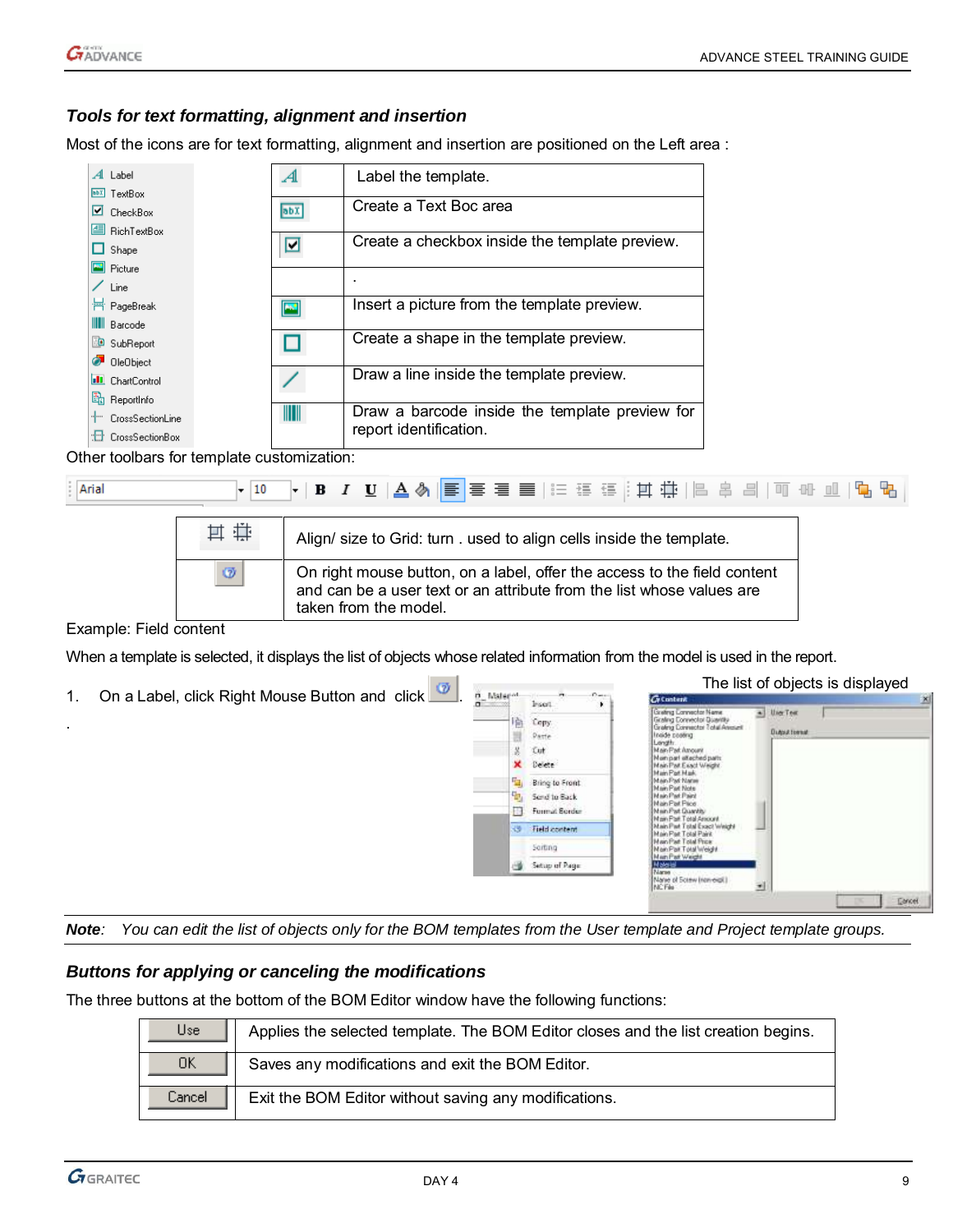# **Template customization**

Template customization can be easily done by modifying an existing template. We will explain the template preview components, how to edit the template for format and content modifications and how to insert a new logo in the report header.

#### <span id="page-9-0"></span>**Template preview components**

The template preview represents how and what type of information is displayed in the report.

Here is an example of a template preview that has the following blocks:

|                     | □ ReportHeader          |                                     |                    |        |           |                             |                    |            |                             |               |
|---------------------|-------------------------|-------------------------------------|--------------------|--------|-----------|-----------------------------|--------------------|------------|-----------------------------|---------------|
| $\overline{1}$      | <b><i>G</i></b> GRAITEC | Company:<br>Extract<br>Extract file |                    |        |           |                             |                    |            |                             |               |
|                     |                         | <b>Client</b>                       | <b>Client</b>      |        |           | Job:                        | _ Project number _ |            |                             |               |
|                     |                         | Project                             | _ Project name _   |        |           |                             |                    |            |                             |               |
|                     | <b>BEAM LIST</b>        | <b>Detailer</b>                     | _Detailer _        |        |           | <b>Date</b>                 | $\_$ Date $\_$     |            |                             |               |
|                     | PageHeader<br>$\Box$    |                                     |                    |        |           |                             |                    |            |                             |               |
| $\overline{2}$      | Mark Name               | Quantity                            | Quality            | Length | Weight    | Weight                      | Total              | Surface    | Total                       | Description   |
|                     |                         |                                     |                    | (mm)   | per meter | of piece                    | weight             | of piece   | Surface                     |               |
|                     |                         |                                     |                    |        | (Kg/m)    | (Kg/piece)                  | (Kg)               | (m2/piece) | (m2)                        |               |
| $\mathbf{3}$        | □ GroupHeade1           |                                     |                    |        |           |                             |                    |            |                             |               |
|                     | $\Box$ Detail           |                                     |                    |        |           |                             |                    |            |                             |               |
| $\overline{4}$      | _ Part _ Name _         |                                     | $\_$ Material $\_$ |        |           | _ Saw _ _ Weight _ Weight _ |                    |            | _ Global _ Paint _ _ Global | _ Commodity _ |
|                     | □ GroupFoote1           |                                     |                    |        |           |                             |                    |            |                             |               |
| $\overline{3}$<br>═ |                         | $\_$ Main                           |                    |        |           |                             | _ Main Part        |            | _ Main Part                 |               |
| $\overline{2}$      | □ PageFooter            |                                     |                    |        |           |                             |                    |            |                             |               |
|                     | # $/10$<br>Page         |                                     |                    |        |           |                             |                    |            |                             |               |
| $\overline{1}$      | □ ReportFooter          |                                     |                    |        |           |                             |                    |            |                             |               |
|                     |                         | $\_$ Item                           |                    |        |           |                             | $\_$ Weight $\_$   |            | Paint                       |               |

#### *1. ReportHeader - ReportFooter*

The **ReportHeader** displays the company and project information.

The **ReportFooter** summarizes some of the data included in the report such as the total weight.

#### *2. PageHeader - PageFooter*

The **PageHeader** represents the header line that is displayed at the beginning of each page. It contains User text describing the data listed in the report.

The **PageFooter** displays the page number.

#### *3. GroupHeader1 – GroupFooter1*

The **GroupHeader1** displays the title of the group data that are described in the next level.

For example, for **Structured list**, the **GroupHeader1** displays the Assembly main part name for the single parts that are listed in the next level.

#### *4. Detail*

The **Detail** contains the attributes for the data that is listed in the report according to the header line of the **PageHeader** block.

The data inside the Detail block can be listed based on selected criteria: for example, if sorting is based on Weight, the heaviest piece is listed first in the report.

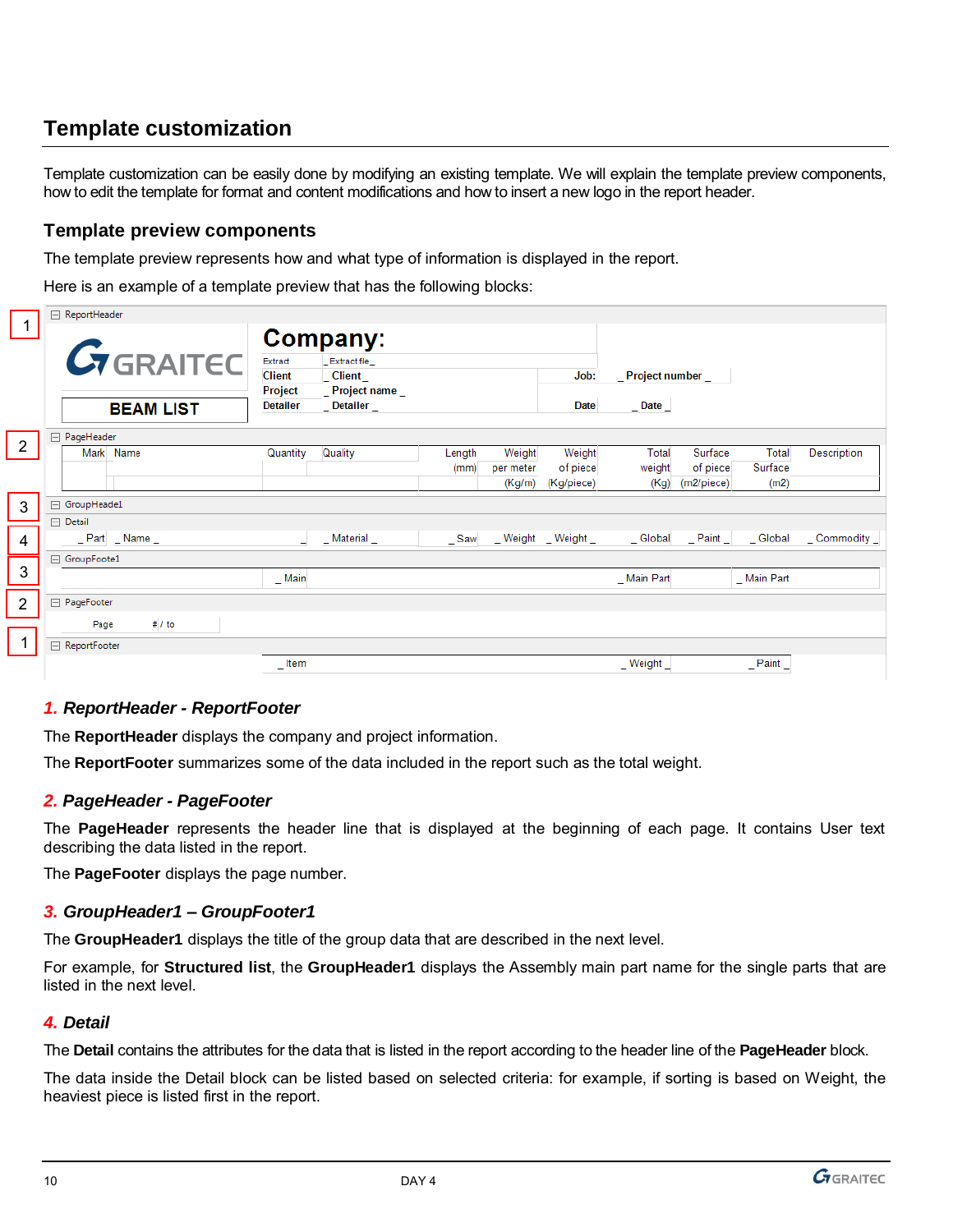To establish your own criteria, right-click over the **Detail** block and select **Sorting** from the list to display the **Template sorting** window:

You can select the sorting criteria from the **Source** panel and move them to the **Result** panel with the arrow icons. You can also modify the sorting order with these icons.



#### <span id="page-10-0"></span>**Template editing**

Template blocks contain fields that can be edited for content and format. A field is an area inside the block that can have a user text or attribute tag.

- 1. Click a field to modify its properties.
- 2. Select the Categorized presentation:  $\frac{1}{2}$



The field properties are divided into six categories:

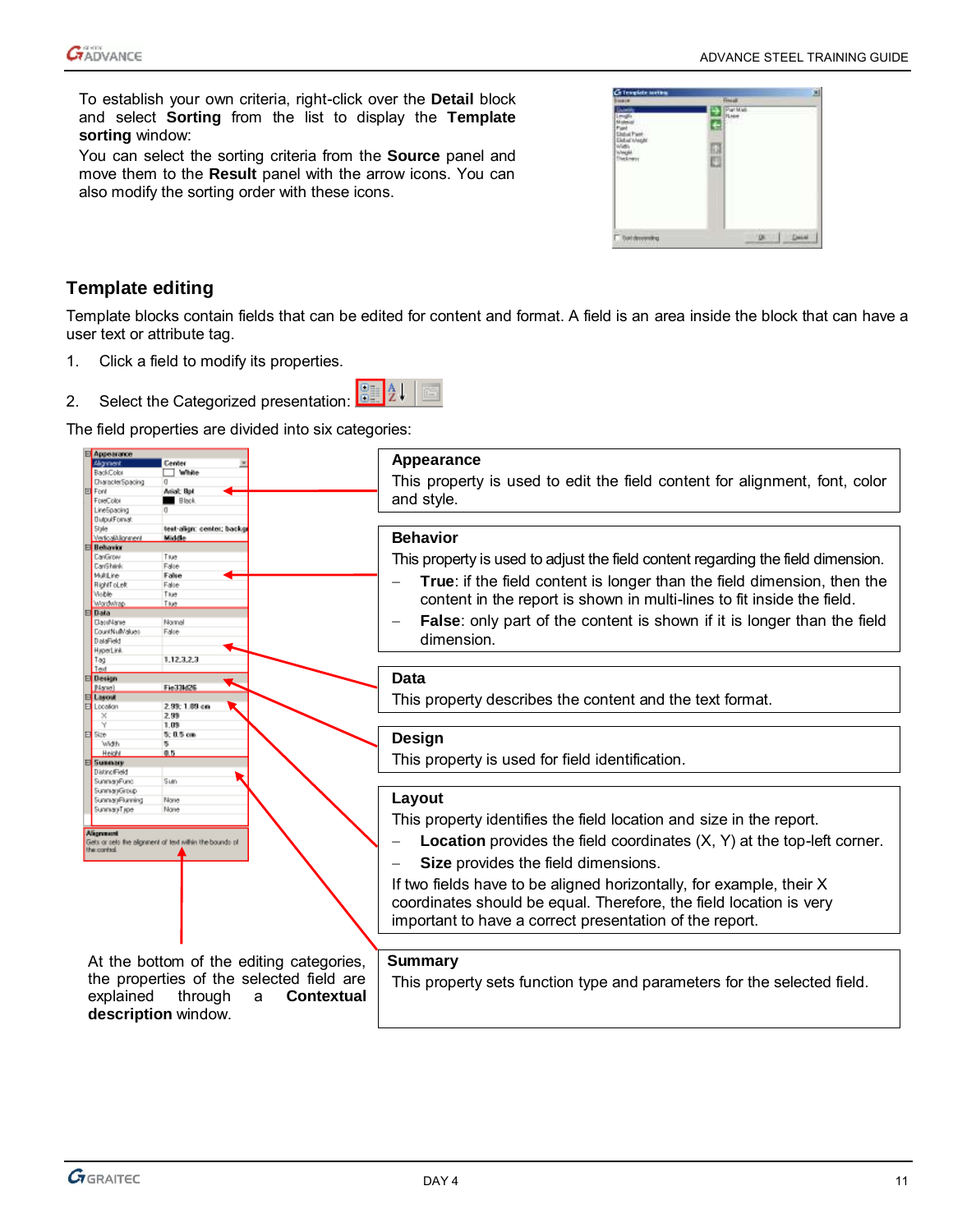Next, modify the content of the list, add borders, insert an image and turn on/off the grid lines from the template, report contents.

Example 1: Modifying the content of the list

- 1. Select a field in the template.
- 2. Right click and select **Content** from the context menu.



- 3. Click **OK**.
- 4. Select the suitable field content from the list.



#### 5. Click **OK**.

*Note: The field content can be a user text or an attribute from the list whose values are taken from the model.* 

Example 2: Editing borders of a field

1. Right-click a field and select **Borders** from the context menu.

The "Format Border" dialog box appears.

2. Select a line style from the **Line Styles** list or use the available **Presets**.



#### *Inserting an image*

- 1. On the toolbar from the left, click  $\boxed{3}$
- 2. Select a start and end point in the **ReportHeader** to insert the picture field.
- 3. Select the picture field, go to the field properties and make the following settings:
	- Adjust the field location and layout to have the same size as the logo.
	- In the **Data** category, in the Image field, click in to open an image. Select the image file and click **Open**.

The logo is inserted.





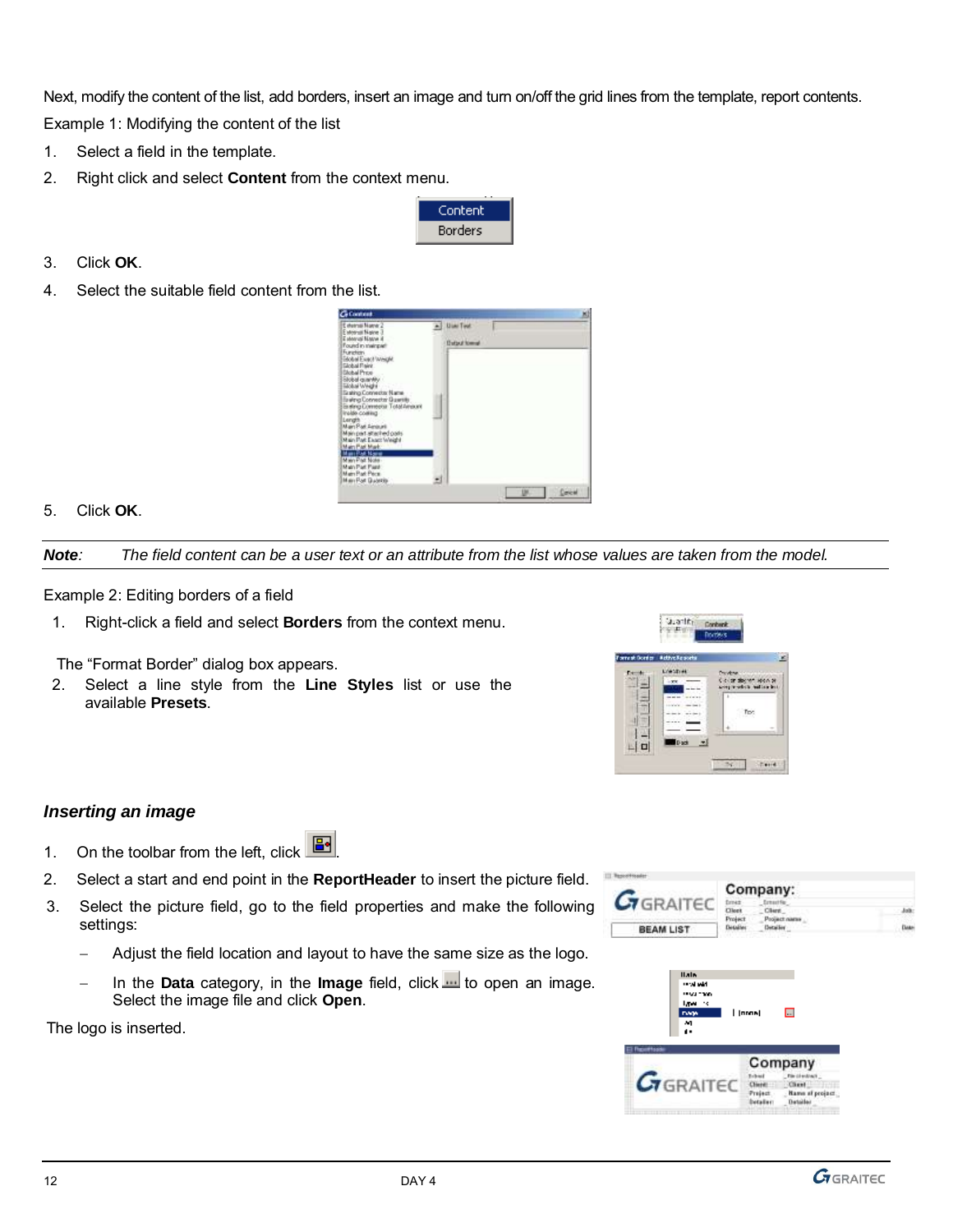| $G$ ADVANCE |  |  |  |
|-------------|--|--|--|
|             |  |  |  |
|             |  |  |  |
|             |  |  |  |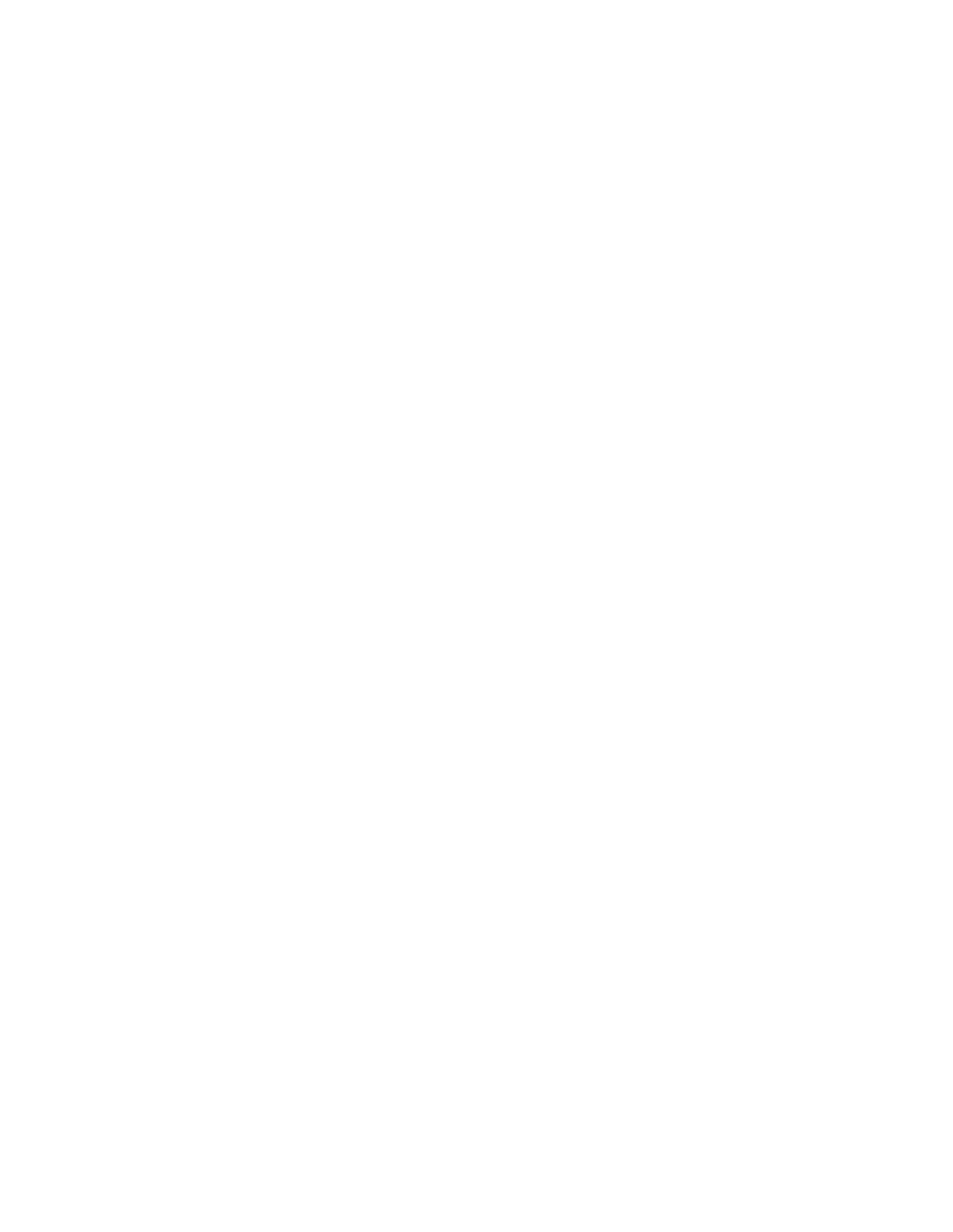

## **Chapter 2 Steel Workflow**

Following the steps described in this chapter you will get the model used in the Connection chapter. Also, you can use it as guidelines in approaching an Advance Steel project.



Web http://www.graitec.com/En/<br>**Email** support.americas@graitec.o **Email** [support.americas@graitec.com](mailto:support.americas@graitec.com)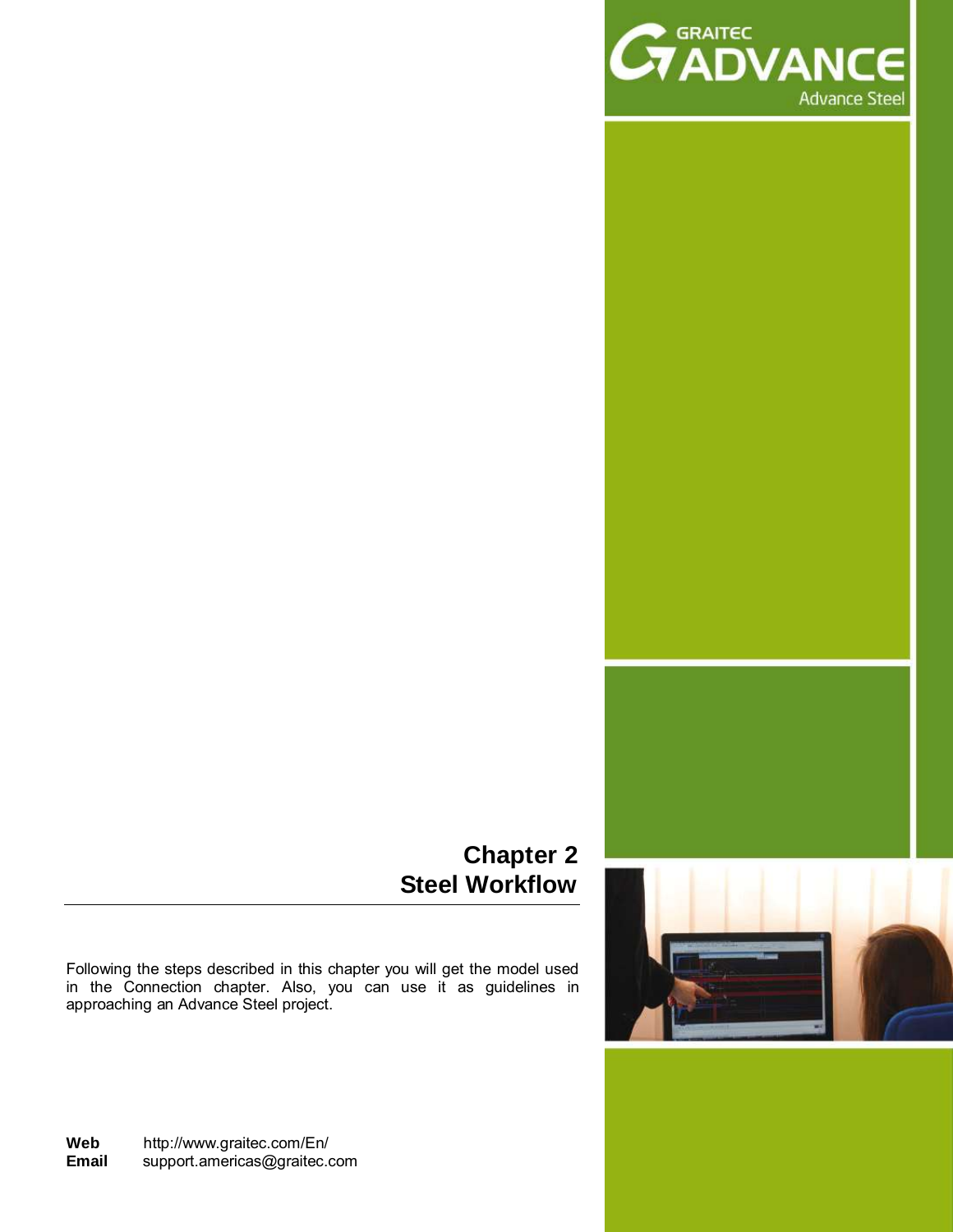

- Set up the drawing prototypes
- Select a template
- Save the drawing
	- Select the correct osnap
	- Management Tools Drawing Presentation
- Colors / Dim Style / Font /General look and feel of drawings
- Job Setup Project data
	- Set all project information and units
- Open Project Begin Modeling
- 
- 
- . Place required Level Symbols **28**. Begin assembly drawings
- . Create a Compass symbol **29**. Do all main part drawings
- . Copy grid lines up to 0,0, TOS of next level if necessary **30**. Or by selection for Column, Beams, Misc.
- . Use the frame tool to draw columns and beams in a frame plan; or create them from the beam object.
- 
- . Create connecting beams between frames *Save* **33**. Create plan view *Save*
- 
- . Set the required "model roles" to all profiles **35**. Create 3D view and node as required
- . Check all information in the Model Browser (Material, Coating, Lot/Phase, Model Role, etc.)
- 
- . Base plates all columns *Save* (Grout / Anchor holes) **38**. Create external project lists
- . Cap plate if required *Save* **39**. Create NC files
- 
- . Beam to beam *Save*
- . After all the connections are made run collision check
- . Check the collision report, if errors
- . Check, locate and fix collision *Save*
- . Audit checking
- . Purge Advance Steel objects
- . Assign welds if additional are required *Save*
- . Shade, rotate, check & review
- . Check the prefix settings
- . Number the model with the numbering tool *Save*
- . Set UCS to world **26**. Begin drawings single part
- . Draw grid lines start @ 0,0,0 use grid by distance **<sup>27</sup>**. Do all single part drawings or by selection with filter
	-
	-
	-
	- . Or by selection of phase
- . Set beam shape and position **32**. Create elevations view *Save*
	-
- . Create bracings *Save* **34**. Create anchor bolt plan *Save*
	-
	- . Details of bolts
- . Start connections **37**. Clean up drawings
	-
	-
- . Beam to column *Save* **40**. Batch plot / Explode drawings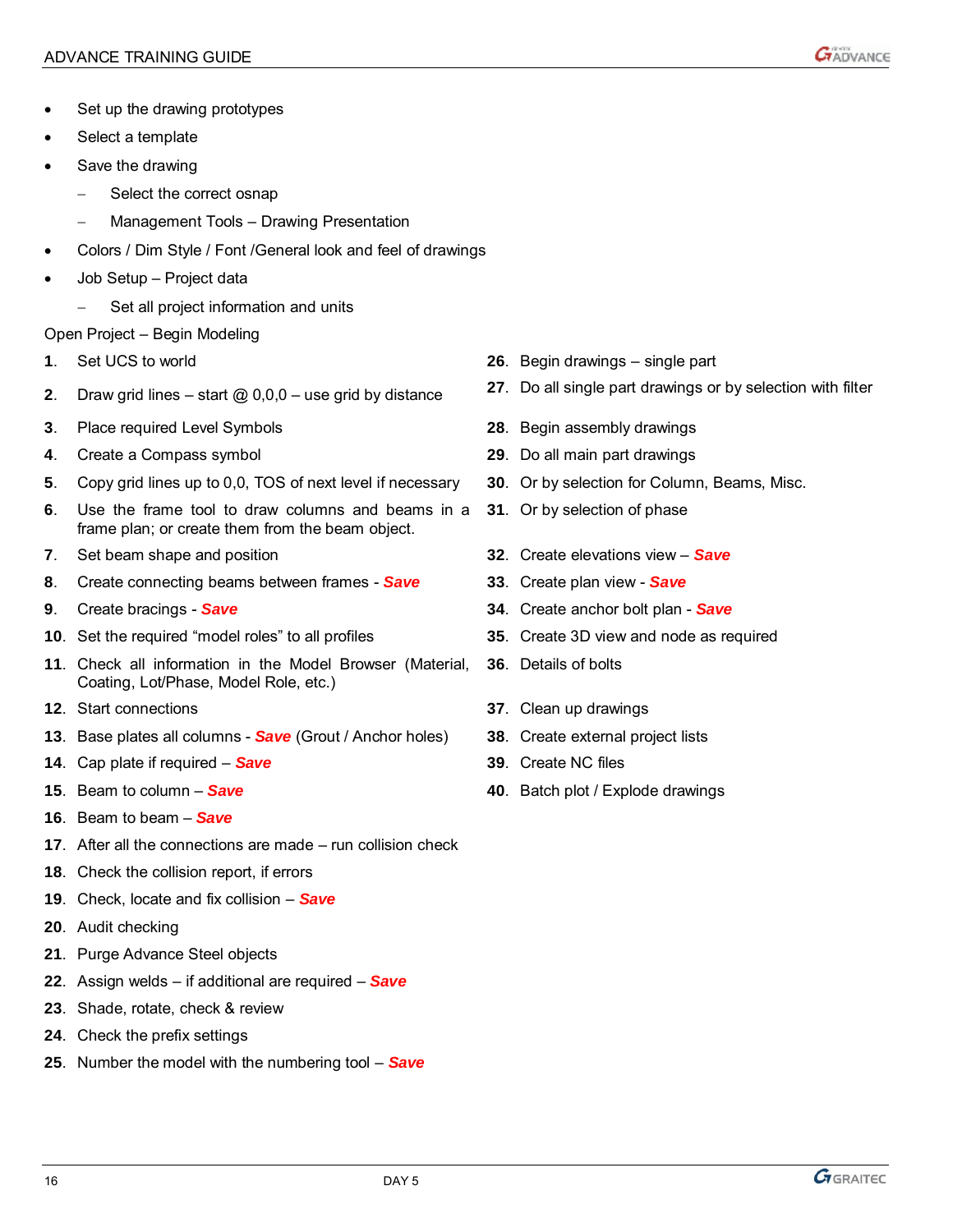Advance Steel, Advance Concrete, Autodesk, AutoCAD, DWF and Revit are registered trademarks or trademarks of Autodesk, Inc. and/or its subsidiaries and/or affiliates in the USA and/or other countries. Graitec and Graitec Advance are registered trademarks of the Graitec group. All other brand names, product names or trademarks belong to their respective holders. Autodesk, Inc. and its subsidiaries Graitec SA and Graitec GmbH, reserve the right to alter product and services offerings, and specifications and pricing at any time without notice, and are not responsible for typographical or graphical errors that may appear in this document. © 2013 Autodesk, Inc., Graitec SA, and Graitec GmbH. All rights reserved.